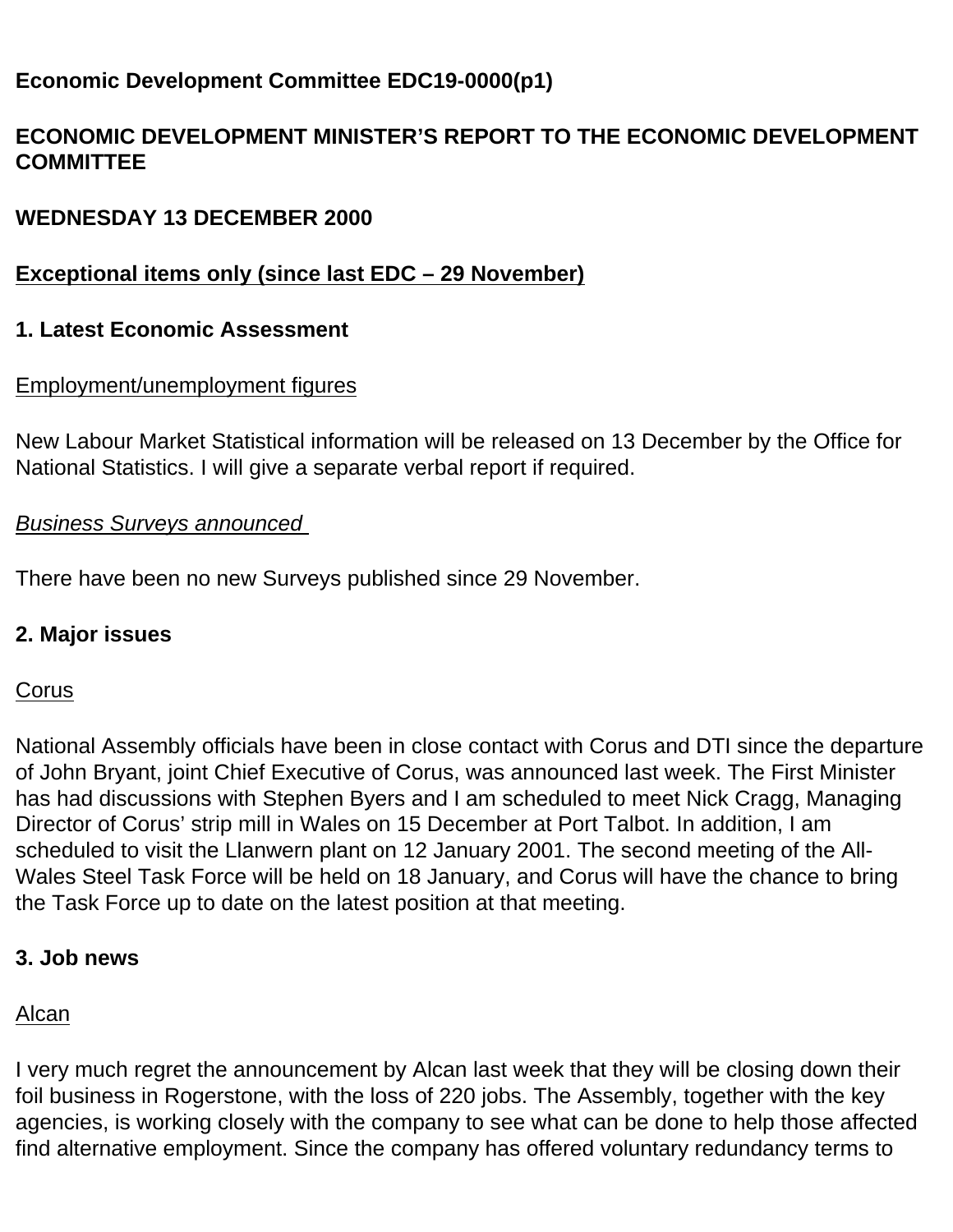employees from both Rogerstone (Foil and Sheet) plants, it is hoped that compulsory redundancies will be kept to a bare minimum.

### Other losses

Over 160 jobs will be lost at Courtaulds' Wrexham lingerie manufacturing operation, when it closes later this week. We understand the closure is due to cheap imports from the Far East. Assembly officials are in contact with the company to offer all possible assistance to those affected by redundancy. In addition, 65 jobs are to go at Forma Lingerie in Merthyr Tydfil due to the loss of contracts from Marks & Spencer and Coates Viyella.

## **Gains**

On 5 December, I was pleased to welcome the announcement by Wireless Systems International Limited that it is to create 264 jobs at Cwmbran over the next 5 years. The company intends to invest £17.1 million in a project leading to the establishment of a largescale manufacturing facility for the production of a range of high-efficiency power amplifiers for the mobile telecommunication industry. This is a superb project bringing leading edge technology into Wales and was won in the face of fierce competition from abroad.

Over 300 new jobs will be created by Duracables Ltd of Llanelli, with the help of RSA support. This project will also safeguard over 200 jobs. In addition Skytronics Ltd of Cwmbran will take on nearly 190 extra staff, again with the help of RSA support.

Acequote.com – a German business to business – company will create over 106 new jobs in Cardiff.

### Other announcements

8 Mid Wales companies which have committed themselves to exploiting new ideas to gain a competitive advantage in the global marketplace have been presented with the Commitment to Innovation Award.

The first phase of a major multi-million pound initiative to boost the Welsh opto-electronics sector has been agreed by the Wales European Funding Office. The £210,000 funding toward a £554,500 project was submitted by the WDA on behalf of the Welsh Opto-Electronics Forum under the Objective One fast track scheme.

I announced on 4 December an £8.5 million grant aid agreement to promote the much needed reclamation of the Brymbo Steelworks near Wrexham. The National Assembly has allocated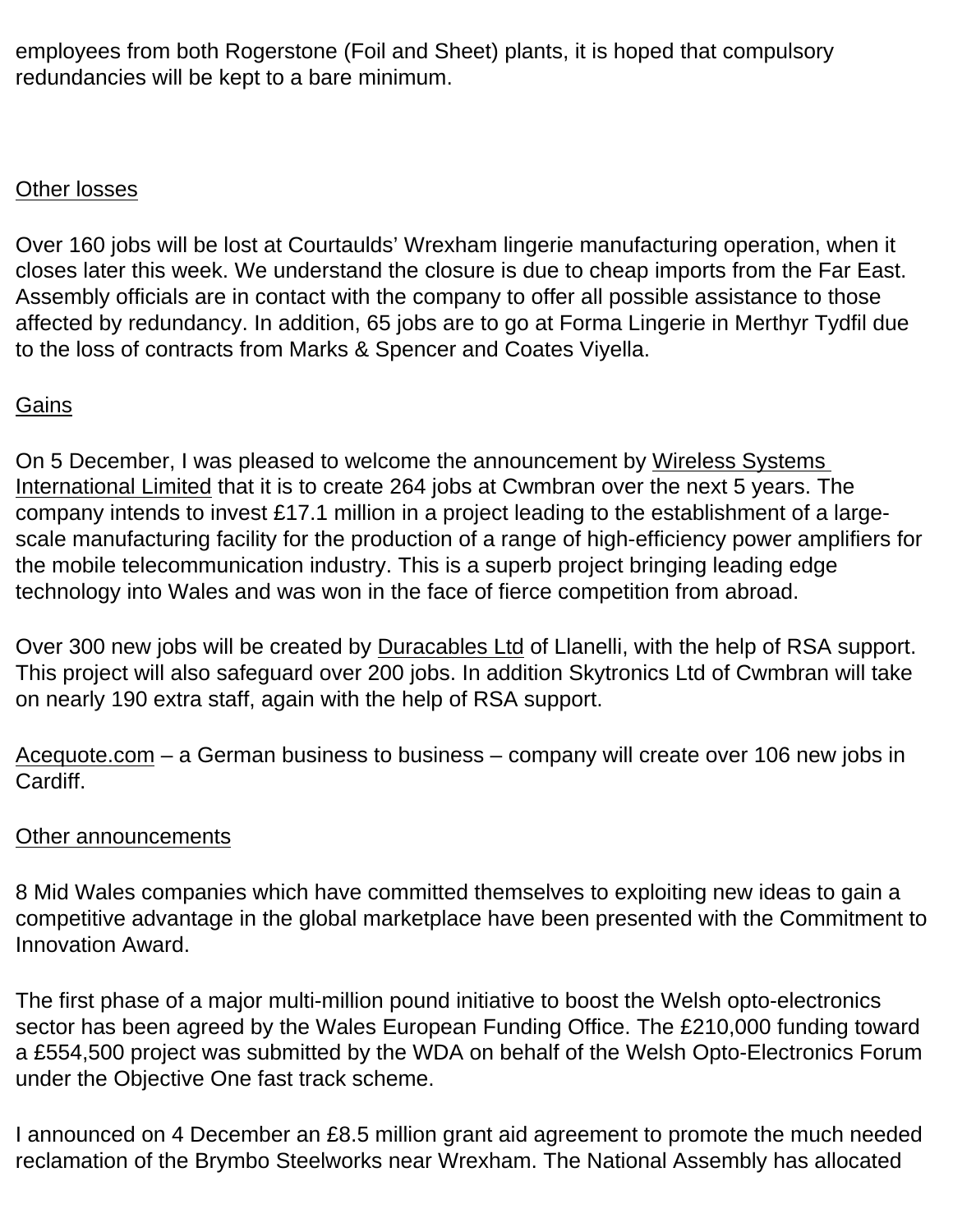an additional £5 million to the Welsh Development Agency to help meet the cost of the project. The remainder of the cost will come from the WDA's existing budget.

This is believed to be the largest land reclamation project ever undertaken in North Wales. Nearly 240 acres acres of 'brownfield' land will be reclaimed, creating space for housing, amenity areas and business premises which could provide room for up to a 1000 new jobs.

### New Valleys Tourism Initiative

The Wales Tourist Board, the Welsh Development Agency, the Valleys local authorities and the heritage bodies are actively considering the development of a new tourism initiative based on the Valleys. This will focus on opportunities to develop the Valleys 'as a destination', and also seek to capitalise on the major opportunity now offered by Blaenavon's World Heritage Site designation.

To take this forward, a study will be undertaken during the early part of next year. The study will consider the tourism image of the Valleys, the promotion and marketing of the region's unique heritage as the driver of the first industrial nation. I will be kept informed of developments and will report back to the Committee as appropriate.

### Wales Trade International – Trade Mission programme 2001/2002

The WalesTrade International mission programme for 2001/2002 was announced on 28 November. The programme, which begins in April 2001, involves 8 trade missions visiting 14 countries. It includes three new destinations - China, Turkey and Brazil - as well as return visits to South Africa and the Arabian Gulf. The other destinations include Canada, Chile, Argentina, Israel and India.

### International Relations

The Singapore High Commissioner (His Excellency Prof. Pang Eng Fong) visited Wales on 29 and 30 November. Prof Pang will, from January 1<sup>st</sup> 2001, become the Chairman of the ASEAN (Association of South East Asian Nations) Committee of Ambassadors and High Commissioners in the UK. Such was the success of his brief visit in November, that he is looking to bring the ASEAN Committee to Wales in Spring 2001.

### Better Regulation workshops

*Putting Wales First* states that the Assembly will seek to minimise the burdens on businesses. Local business partnerships aim to establish a forum for discussion on all areas of regulation and enforcement and provide a framework to help businesses comply with regulations. Partnerships have a key communications role to play in enabling businesses to comply with